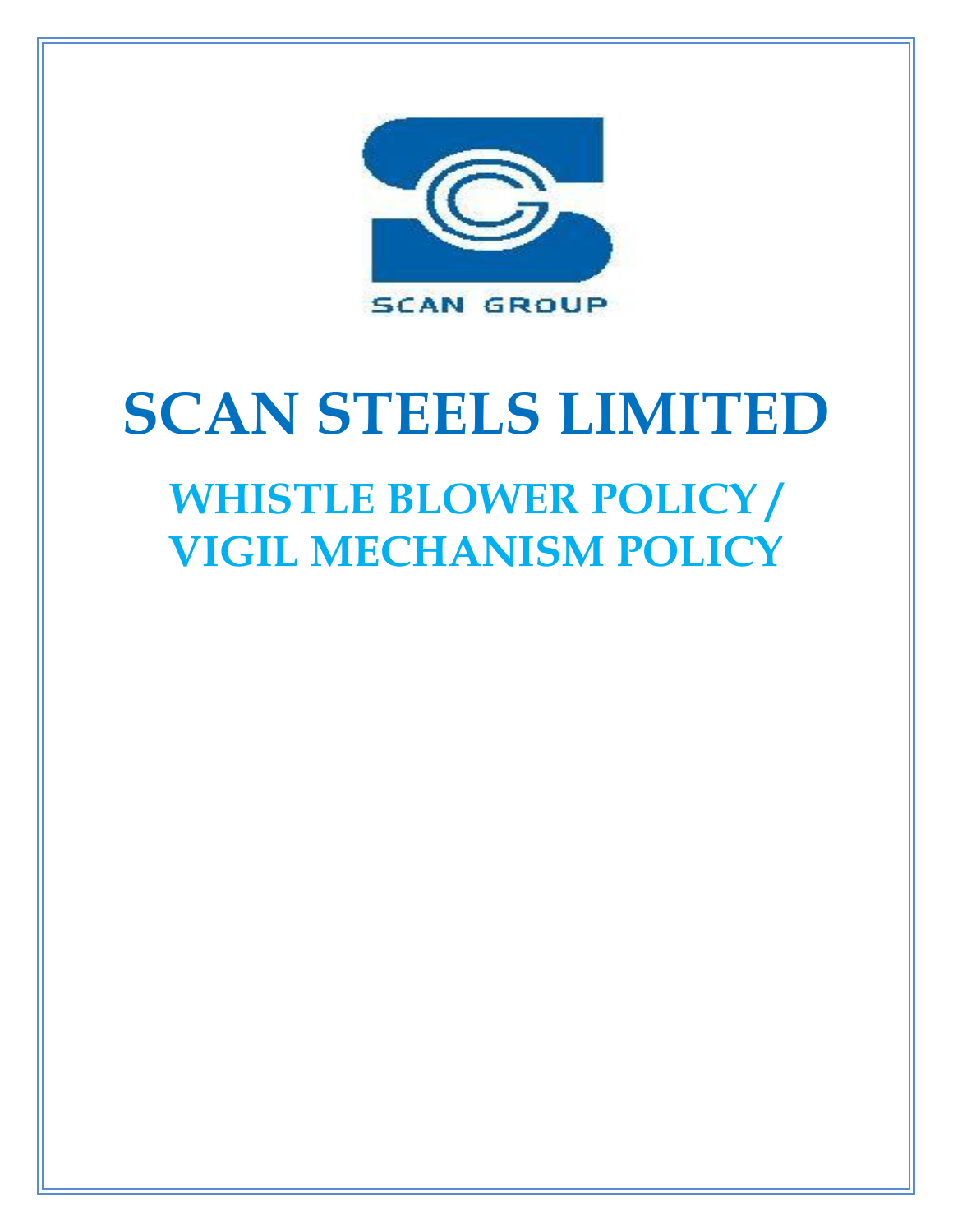## **SCAN STEEL LIMITED**

#### **WHISTLE BLOWER POLICY**

### **I. Preamble**

**As per the requirement of** Section 177(9) of the Companies Act, 2013 and Regulation 22 read with Regulation 4(2)(d)(iv) of Securities and Exchange Board of India (Listing Obligations and Disclosure Requirements) Regulations, 2015 (Listing Regulations) requires every Listed Company and such class or classes of Companies, as may be prescribed to establish a vigil mechanism / whistle blower mechanism for the Directors and employees to report genuine concerns in such manner as may be prescribed. The Company has adopted a Code of Conduct for Directors and Senior Management Executives ("the Code"), which lays down the principles and standards that should govern the actions of the Company and its employees. Any actual or potential violation of the Code, howsoever insignificant or perceived as such, would be a matter of serious concern for the Company. Such a vigil mechanism / whistle blower mechanism shall provide for adequate safeguards against victimization of persons who use such mechanism and also make provision for direct access to the chairperson of the Audit Committee in appropriate or exceptional cases.

Regulation 22 read with Regulation  $4(2)(d)(iv)$  of the SEBI (Listing Obligations and Disclosure Requirements) Regulations, 2015 provides for a requirement for all Listed Companies to establish a mechanism called 'Vigil mechanism' / 'whistle blower mechanism' for employees to report to the management instances of unethical behavior, actual or suspected, fraud or violation of the Company's Code of Conduct.

Regulation 9A (6) of the Securities and Exchange Board of India (Prohibition of Insider Trading Regulations), 2015 ("Insider Trading Regulations") requires that every listed company establishes a Whistle Blower Policy for the purposes of reporting instances of leak of unpublished price sensitive information.

In order to inculcate accountability and transparency in its business conduct, the Company has been constantly reviewing its existing systems and procedures. As a part of this exercise, it has been decided to introduce a Whistle Blower Policy/Vigil Mechanism Policy. This Policy will enable all employees and other stakeholders to raise their concerns internally in a responsible and effective manner if and when they discover information which they believe shows serious malpractice. Any deviation from the key policies significant or not, will be a cause of serious concern to the Company and should be reported to the authorized officials immediately. This Vigil Mechanism Policy / Whistle Blower Policy aims to provide a channel to the employees and Directors to report to the management concerns about unethical behavior, actual or suspected fraud or violation of the Codes of conduct or policy, or leak of unpublished price sensitive information pertaining to the company. And also provide a method to properly addressing genuine concerns that individuals within the Company might have and also offers appropriate protection to the whistle blowers from victimization, harassment or disciplinary proceedings.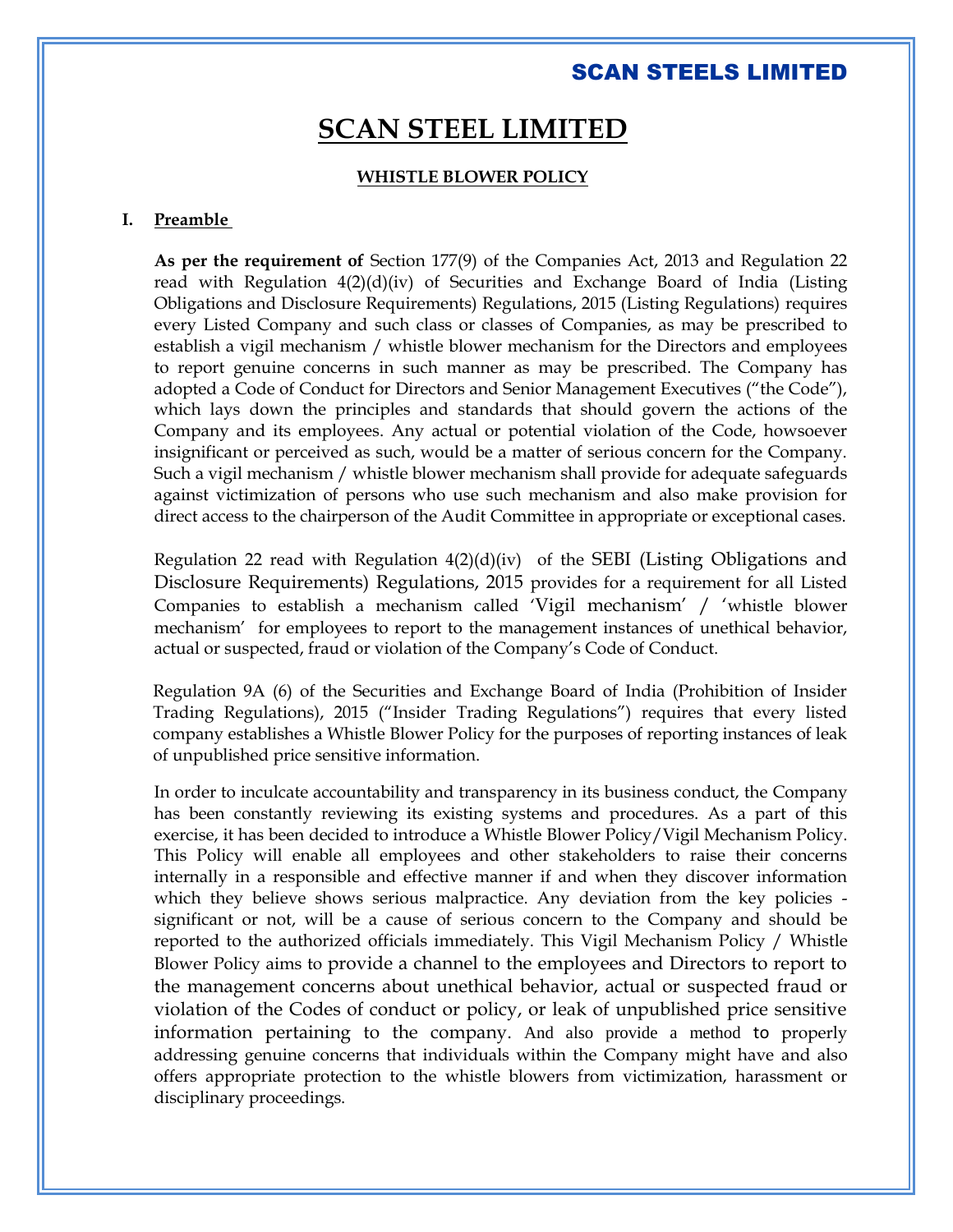This neither releases employees from their duty of confidentiality in the course of their work nor can it be used as a route for raising malicious or unfounded allegations against people in authority and / or colleagues in general.

## **II. Short Title, Applicability and Commencement**

- **1.** This policy will be called as "Scan Steels Limited Vigil Mechanism Policy" /" Whistle Blower Policy"
- **2.** This policy applies to all the employees of the Company (including outsourced, temporary and contractual personnel), ex-employees, stakeholders of the Company, including K-Agents and vendors (hereinafter referred to as "Whistle Blower").
- **3.** This policy shall come into force w. e. f. December 1, 2015. (amended as per Regulation 9A (6) of the Securities and Exchange Board of India (Prohibition of Insider Trading Regulations), 2015 ("Insider Trading Regulations" w.e.f. 1st April, 2019)

## **III. Definitions**

The definitions of some of the key terms used in this Policy are given below. Capitalized terms not defined herein shall have the meaning assigned to them under the Code.

**"Associate"** means all business associates of the Company including all suppliers, vendors, consultants, auditors, service providers, Lessors / Owners of commercial / residential properties, manpower supply agencies, etc., with whom the Company has been dealing with or proposed to enter into any transactions.

**"Audit Committee"** means the Audit Committee of the Board of Directors of the Company constituted in accordance with Section 177 of the Companies Act, 2013 and Rules framed there under read with Regulation 18 of the SEBI (Listing Obligations and Disclosure Requirements) Regulations, 2015.

"**Board/ Board of Directors**" means the Board of Directors of the Company.

**"Code"** means the Code of Conduct of Scan Steels Limited.

**"Company"** means Scan Steels Limited.

**"Disciplinary Action"** means any action that can be taken on the completion of/ during the investigation proceedings, including but not limited to, a warning, recovery of financial losses incurred by the Company, suspension/ dismissal from the services of the Company or any such action as deemed fit considering the gravity of the matter.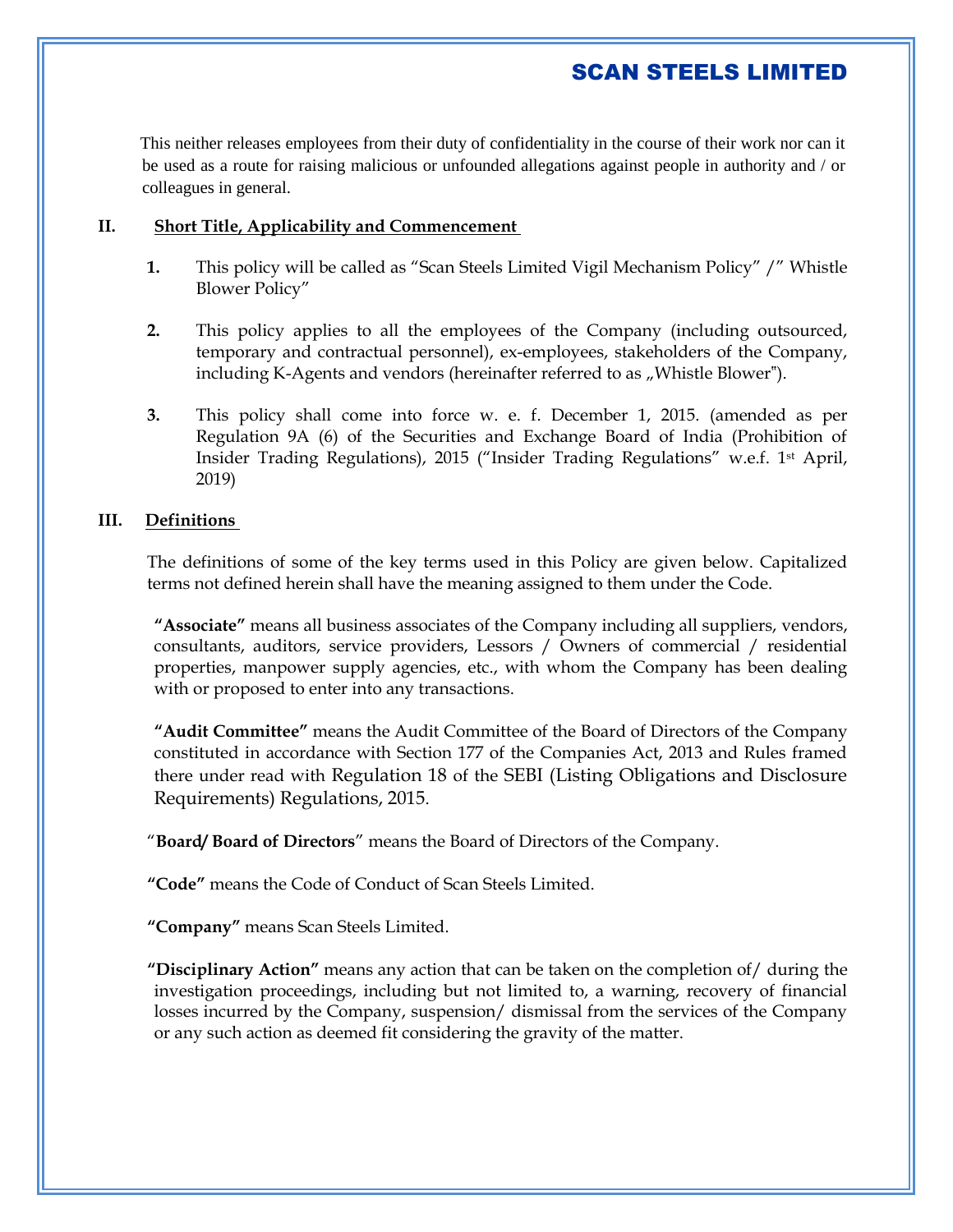**"Employee"** means every employee (including ex-employee) of the Company (whether working in India or abroad), including the Directors in whole time employment of the Company and temporary/contractual employees.

**"Investigators"** mean those persons authorized, appointed, consulted or approached by the Chairman of the Whistle Blowers" Grievance Redressal Committee, Departmental Heads and includes the Auditors of the Company, Police and other Investigating Agency(ies) appointed in terms of this Policy.

**"Initial Communication"** means a written communication of any form of letter/e-mail that discloses or demonstrates information that may evidence unethical or improper activity.

**"Subject"** means a person against or in relation to whom an Initial Communication has been made or evidence gathered during the course of an investigation.

**"Vigil Mechanism Committee" (VMC)** means a Committee constituted by the Company referred to in Clause IV below comprising of a Chairman and such other Members, as may be nominated and reconstituted from time to time by the Board.

**"Whistle Blower"** means an Employee (including ex-employee / contractual employee)/ Associate making an Initial Communication under this Policy.

**"Alleged wrongful conduct"** shall mean violation of law, Infringement of Company's rules, misappropriation of monies, actual or suspected fraud, leak of unpublished price sensitive information as defined under the Insider Trading Regulations, substantial and specific danger to public health and safety or abuse of authority".

## **IV. Constitution of "Vigil Mechanism Committee"(VMC)**

A Vigil Mechanism Committee (VMC) shall be constituted comprising of a Chairman, who shall be the Chairman of the Audit Committee of the Board and four other Members as may be nominated by the Board from time to time. The VMC shall meet at least once in a year and submit their report to the Audit Committee. The VMC shall also meet as and when required for matters referred to the Committee.

The Company Secretary shall act as the Secretary to the VMC and shall be a permanent invitee to the meetings of VMC. The Secretary shall be responsible to record the proceedings of the meetings and decisions taken thereat. The Chairman of the Committee shall have the power to invite any other person to the VMC Meeting, if considered necessary.

#### **V. Role and Responsibility of the "Vigil Mechanism Committee"**

The role and responsibility of Vigil Mechanism Committee (VMC) shall be as under:

- a. To conduct the enquiry in fair and unbiased manner;
- b. To ensure that complete fact finding exercise has been undertaken;
- c. To appoint investigating officer(s) / agencies (internal or external), if required;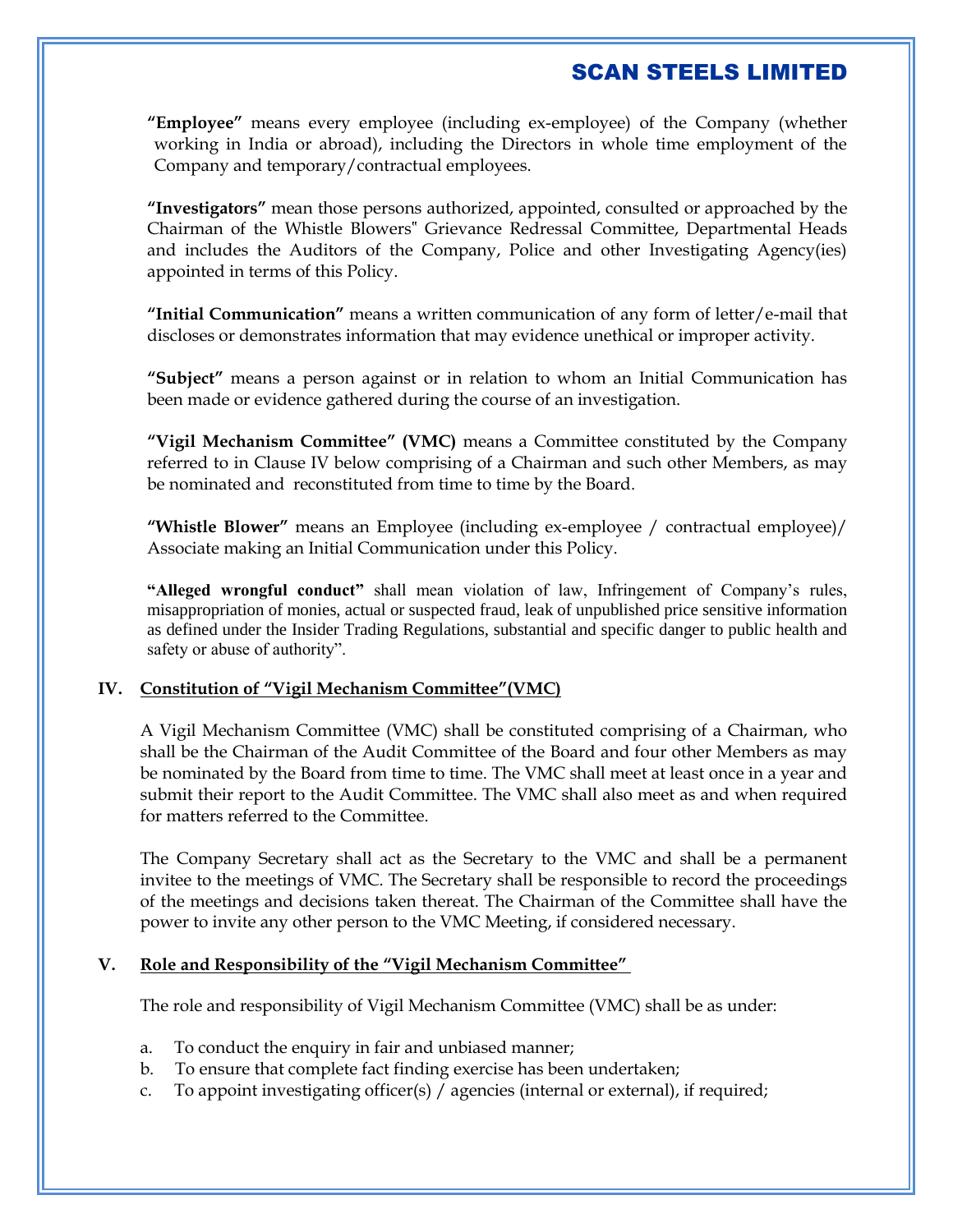- d. To maintain strict confidentiality;
- e. To decide on the outcome of the investigation;
- f. To recommend an appropriate course of action against the accused, if found guilty;
- g. To recommend an appropriate course of action against the complainant including his/her mastermind and other associates, for false complaints/claims.
- h. To review the Vigil Mechanism Policy / whistle blower Policy of the Company and suggest modifications, if any.
- i. To report to the Audit Committee of the Board about the number of complaints received, investigated, redressed and un-resolved in a financial year.
- j. To report cases regarding leak of unpublished price sensitive information.

VMC may also delegate its powers to a sub-committee comprising of as many members (not below the rank of a Vice President) as it may deem necessary to carry out initial investigations. Such sub-committee shall submit its report to the Chairman of VMC.

#### **VI. Role and Responsibility of the "Whistle Blower"**

The Whistle Blower's role is that of a reporting party with reliable information. The Whistle Blower shall co-operate with the Chairman / Members of the Vigil Mechanism Committee and extend all necessary support including production of documentary evidences to investigate the allegations/ complaints. S/he is neither required to act as investigator nor permitted to determine the appropriate or remedial action on behalf of the Company.

## **VII. Coverage of the Policy**

This policy encourages all the Whistle Blowers to report any kind of misuse of company's properties, mismanagement or wrongful conduct prevailing/executed in the company, which the Whistle Blower in good faith, believes, evidences any of the following:

- a. Breach of the Code of Conduct and Business Ethics.
- b. Violation of any law or regulations, policies including but not limited to corruption, bribery, theft, fraud, coercion and willful omission.
- c. Criminal Offence having repercussions on the Company or its reputation.
- d. Rebating of Commission/benefit or conflict of interest.
- e. Procurement frauds.
- f. Mismanagement, gross wastage or misappropriation of company funds/assets.
- g. Manipulation of Company data/records.
- h. Misappropriating cash/company assets; leaking confidential or proprietary information.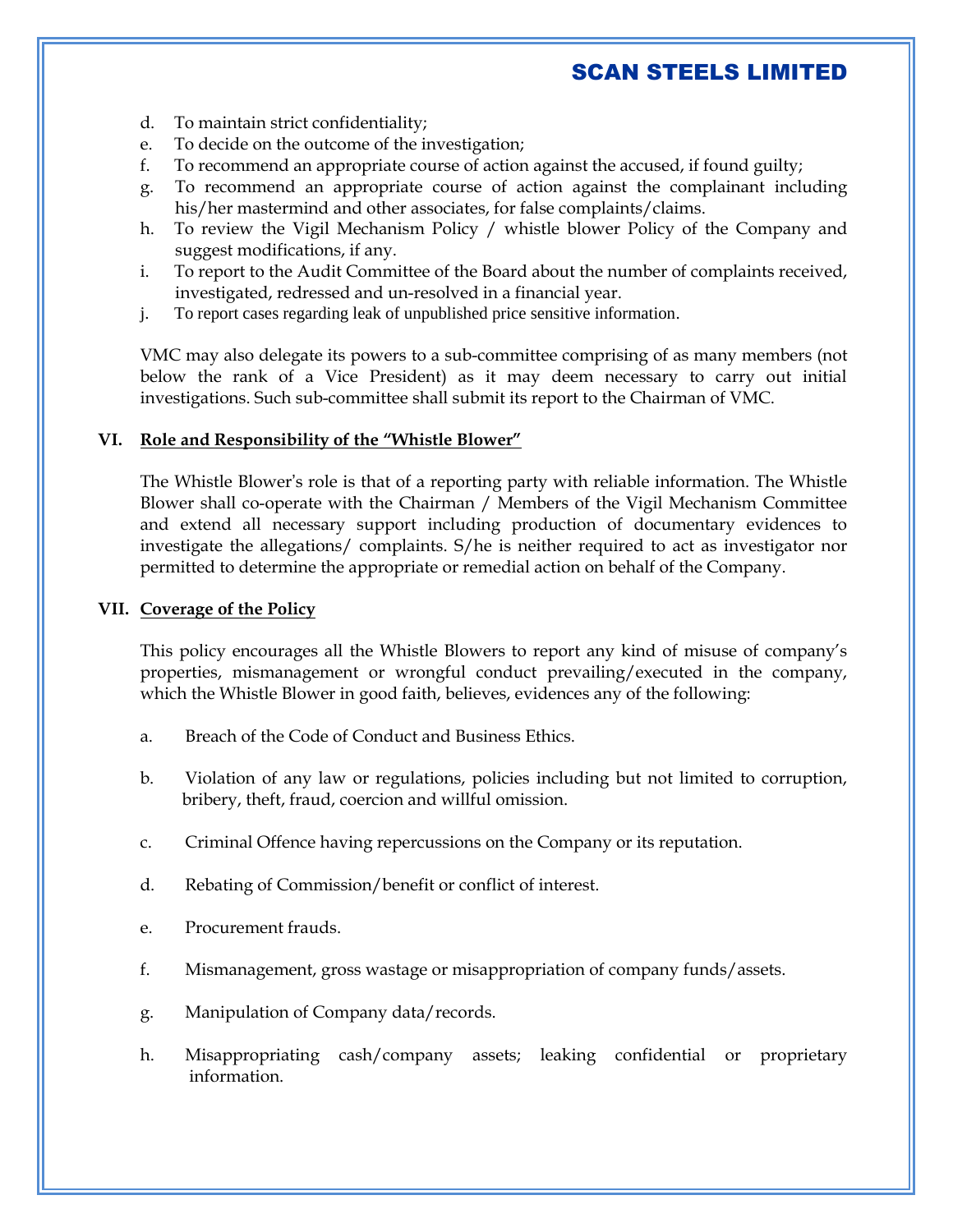- i. Unofficial use of Company's property/human assets.
- j. Activities violating Company policies.
- k. A substantial and specific danger to public health and safety.
- l. An abuse of authority or fraud.
- m. Sexual Harassment related complaints.
- n. Activities related to unpublished price sensitive information or leak of unpublished price sensitive information.

## **VIII. Disqualifications**

While it will be ensured that genuine Whistle Blowers are accorded complete protection from any kind of unfair treatment as herein set out, any intentional abuse of this protection will warrant disciplinary action.

Whistle Blowers who lodge three complaints, which have been subsequently found to be *mala fide*, frivolous, baseless, malicious, or reported otherwise than in good faith, will be disqualified from lodging further complaints under this Policy. In respect of such Whistle Blowers, the Company/VMC would reserve its right to take/recommend appropriate disciplinary action.

## **IX. Procedure of Lodging Complaints**

The Whistle Blower shall lodge his/her initial complaint to the Head of Legal Department of the Company and the complaint must be either in the form of a written letter (in closed envelope) or by e-mail. The Whistle Blower must indicate his/her name, contact details and relationship with the Company in the complaint. Relevant supporting documents/ evidences and a brief background must form an integral part of the written complaint.

The name and contact details of the complainant shall not be disclosed by the Head of Legal Department to anyone except the Chairman /Members of the Vigil Mechanism Committee. No unnamed complaint shall be entertained. If the complaint relates to a specific fact/incident, the complainant must lodge the complaint within 30 days from the date s/he became aware of such fact/incident.

The Whistle Blower shall exercise caution before lodging a complaint to ensure that s/he is not doing so under influence of any person and/or any past incidence.

The Whistle Blower shall be entitled to withdraw his/her complaint within 10 days from the date of lodgment with appropriate explanations in writing to the satisfactions of the Head of Legal Department or the Vigil Mechanism Committee, as the case may be.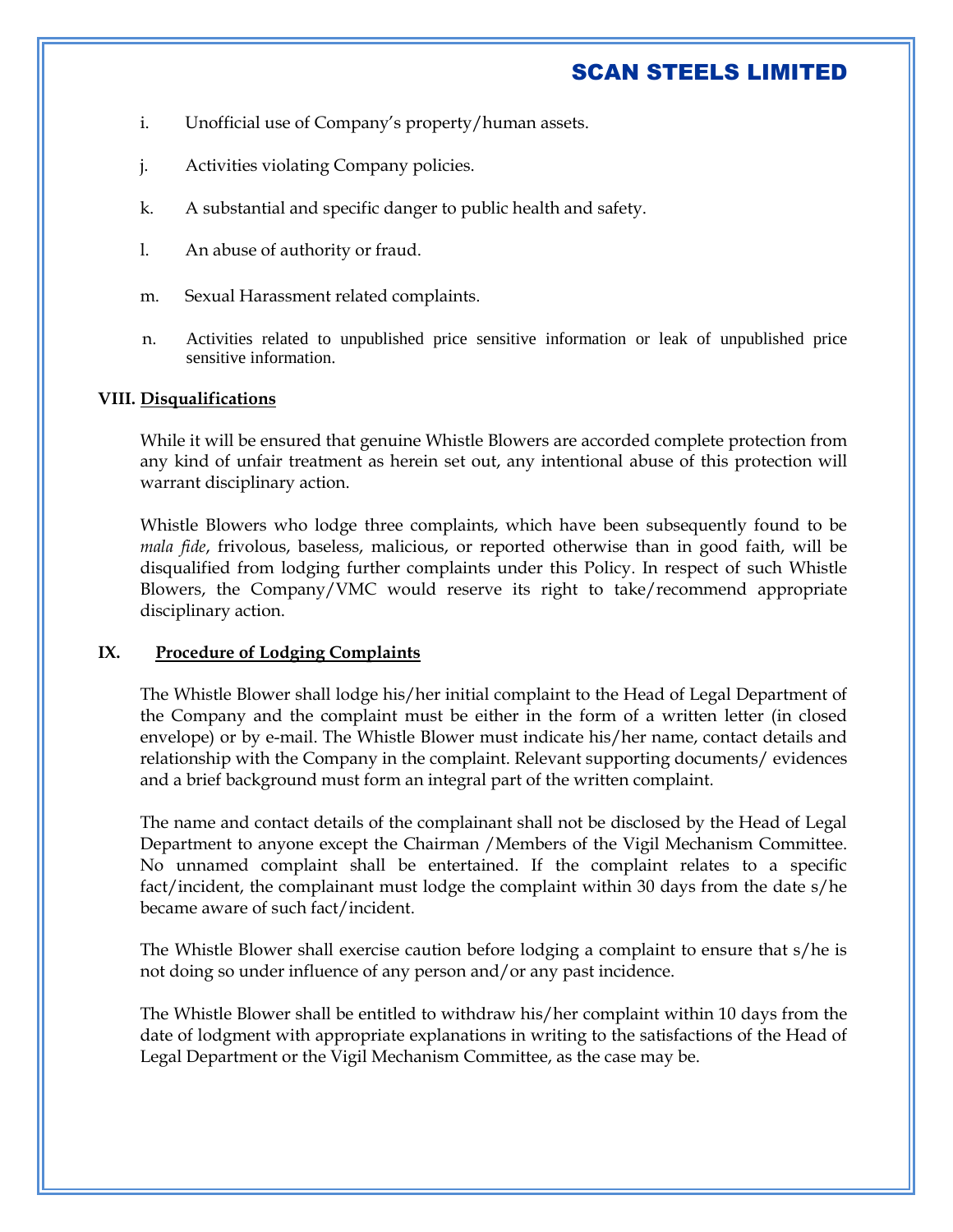In case the complaint is against any Director of the Company or against any Member of the Vigil Mechanism Committee, the Whistle Blower shall lodge his/her complaint directly to the Chairman of the Vigil Mechanism Committee at the following address:

The Chairman Vigil Mechanism Committee Scan Steels Limited 104,105.E-Square Subhash Road, opp.- Havemore Icecream ville Parle-E Pin Code - 400 057.

On receipt of initial complaint, the Chairman of Vigil Mechanism Committee or the Head of Legal Department of the Company shall acknowledge receipt thereof within 48 hours and proceed to carry out initial investigation in consultation with the Members of the Vigil Mechanism Committee.

## **X. PROCEDURE FOR REDRESSAL OF GRIEVANCES**

- a) On receipt of a valid complaint from a Whistle Blower, the Head of Legal Department of the Company and/ or the Vigil Mechanism Committee may perform all such acts as may deem fit and appropriate to safeguard the interests of the Company, including but not limited to, the following functions:
- i. obtain legal opinion or expert's view in relation to initial communication;
- ii. appoint external agency to assist in investigation;
- iii. seek assistance of the Statutory Auditors and Internal Auditors;
- iv. request any officer(s) of the Company to provide adequate financial or other resources for carrying out investigation;
- v. seek explanation and give reasonable opportunity to the accused to respond;
- vi. reviewing material findings contained in investigation report;
- vii. Recommend appropriate penal action against the accused or against the complainant for lodging false complaint, as the case may be.
- b) The Head of Legal Department of the Company and/or any Member of Vigil Mechanism Committee cannot act arbitrarily and arrive at a conclusion to take penal action against the accused or against the complainant for lodging a false complaint, as the case may be, unless prior approval of the Vigil Mechanism Committee is obtained.
- c) During the period of investigation or even after completion of the investigation, / identity of the Whistle Blower and the accused should be kept confidential and disclosed only to the extent necessary given the legitimate needs of law and the investigation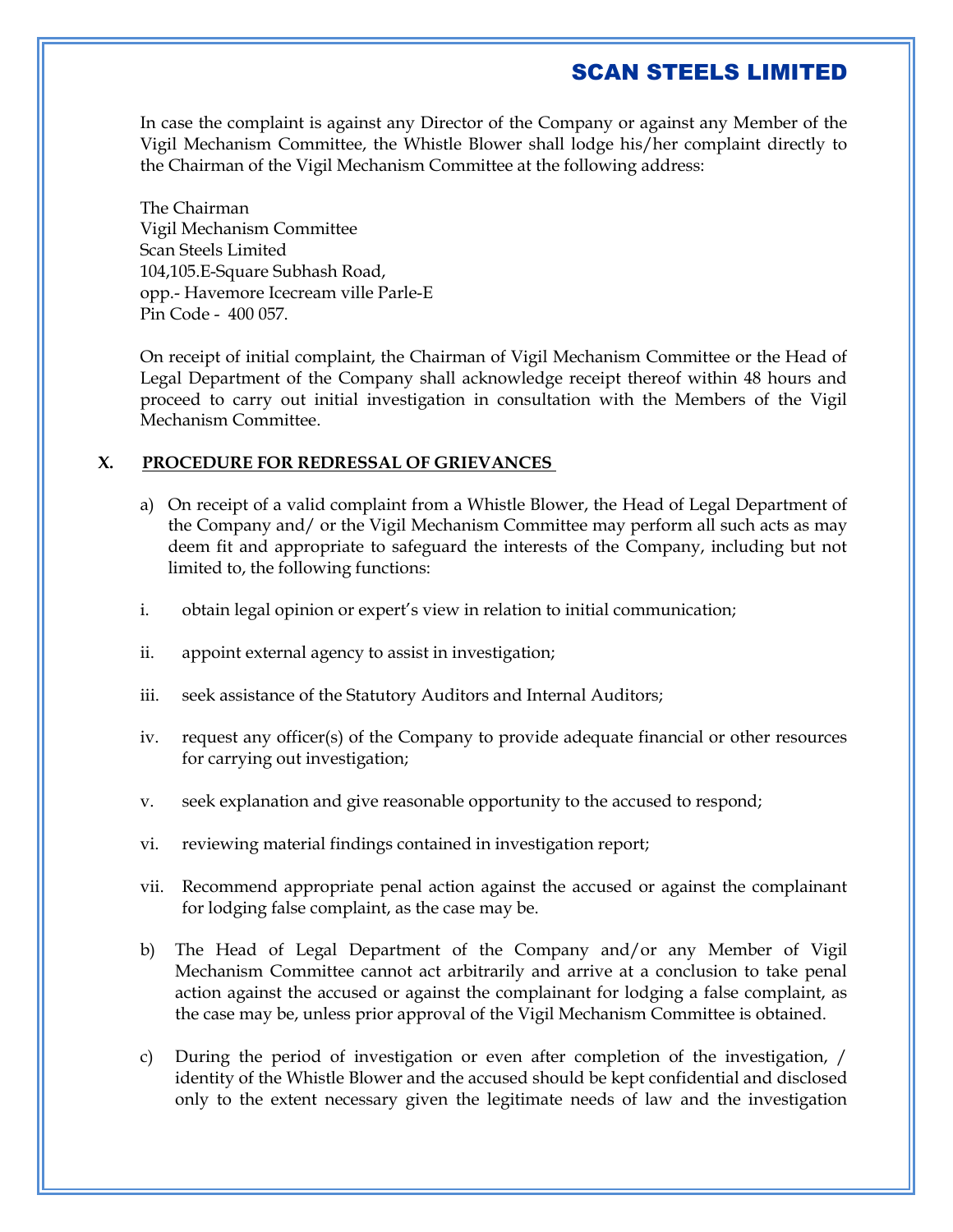process.

- d) The accused will normally be informed of the allegations against him/her at the outset of a formal investigation and he/she shall be given requisite opportunities to defend his/her case during the investigation process.
- e) It will be the duty of the accused to co-operate with the investigator and not to interfere or obstruct with the investigation process. Evidence shall not be with held, destroyed or tampered with, and witnesses shall not be influenced, coached, threatened or intimidated by the accused. If found indulging in any such actions, the accused shall be liable for disciplinary action. Under no circumstances, the accused should compel the investigator to disclose the identity of the Whistle Blower.
- f). A report shall be prepared after completion of investigation by the Head of Legal Department of the Company / Chairman of the Vigil Mechanism Committee, which shall be submitted to the Vigil Mechanism Committee. Upon receipt of the Report, the Committee shall forward the same along with its recommendations to the Managing Director of the Company for Disciplinary Action. The decision of the Managing Director based on the recommendations of the Vigil Mechanism Committee shall be final and binding. In case, the Managing Director is the accused and found guilty, the Vigil Mechanism Committee shall forward such Report to the Chairman of the Board of Directors for taking appropriate action.
- g). In case of leak of unpublished price sensitive information, the procedure to be followed for investigation thereof will be as per the policy and procedure for inquiry in case of leak or suspected leak of Unpublished Price Sensitive Information, as provided in the Code of Internal Procedures and Conduct for Regulating, Monitoring and Reporting of Trading by Designated Persons and their Immediate Relatives of the Company.

#### **XI. Suggestive Penal Provision**

The Company may take the following punitive actions against the accused, where the Committee finds him/her guilty:

- a. Counseling & issue of a Warning letter;
- b. Withholding of promotion / increments;
- c. Bar from participating in bonus review cycle;
- d. Termination from employment;
- e. Cancellation of Orders placed as per Purchase/Work Order;
- f. Recovery of monetary loss suffered by the Company; Legal Suit.

#### **XII. Reporting Recommendation to the Audit Committee of the Board**

The Vigil Mechanism Committee shall submit a report to the Audit Committee of the Board of Directors informing the status of Initial Communications received from the Whistle Blowers, Grievance Resolved and action taken, Grievances under investigation and Number of false complaints lodged by Whistle Blowers, during each of the Financial Year. It will be